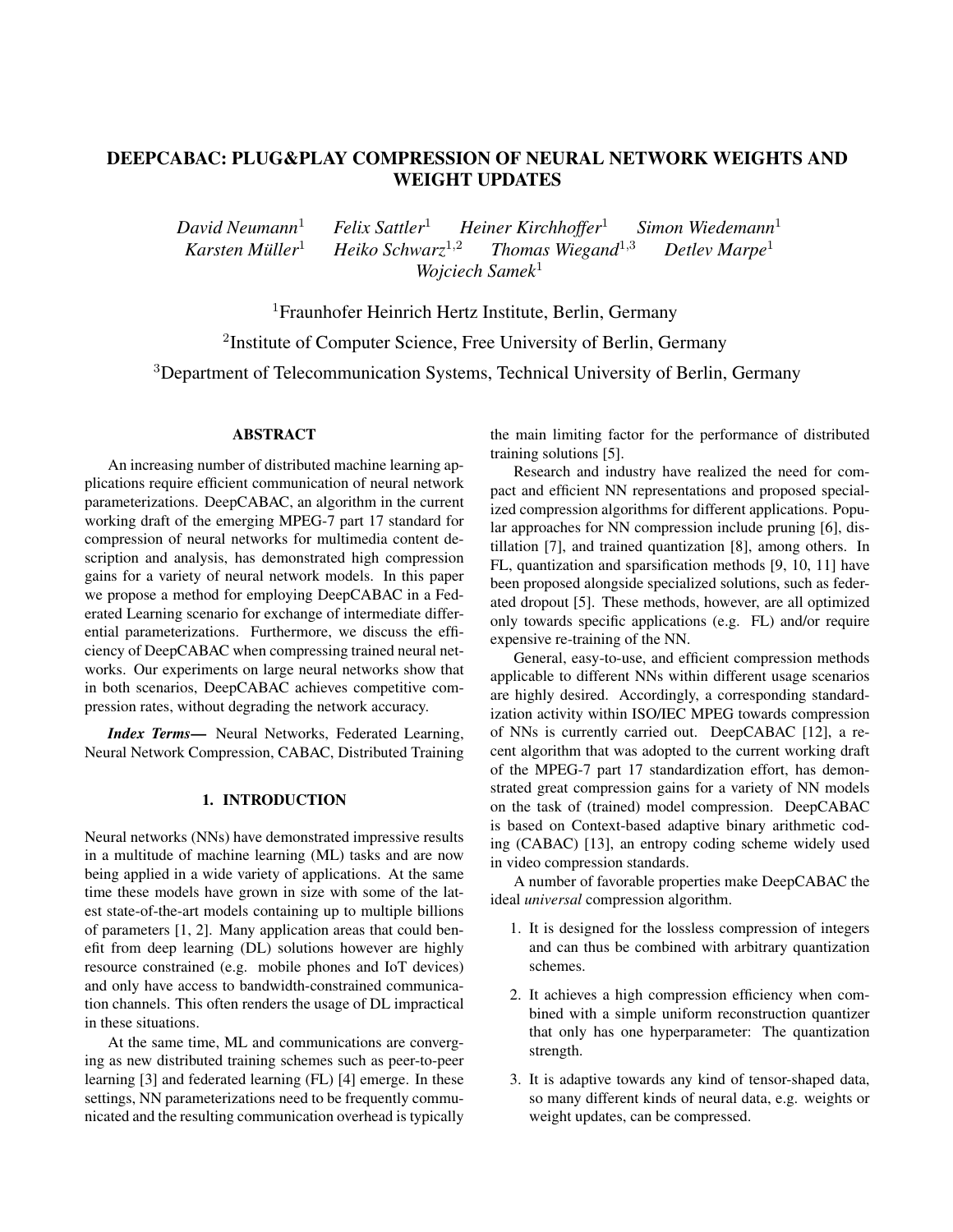

Fig. 1. Two common scenarios of NN communication: In ondevice inference, a (typically fully trained) NN representation is communicated from a central server to a potentially large number of distributed devices. In Federated Learning a large number of devices jointly trains a NN on their combined data under the orchestration of a central server. This requires frequent down- and upload of NN parameterization from and to the server. DeepCABAC can accommodate both compression scenarios.

- 4. It is fast and efficient and does not require the compressed model to undergo expensive re-training.
- 5. It can be used in a plug & play fashion, i.e. can be easily integrated, e.g. in an existing FL pipeline.

In this paper, we demonstrate that DeepCABAC, without harming the performance of the models, provides excellent compression rates when it is applied to 1) trained NNs, e.g. reducing the size of a trained VGG16 model by 88.42%, as well as, 2) when applied to weight updates exchanged in FL settings, where it reduces the size of the communicated differential parameter updates by more than 96.5% on all tested architectures.

The remainder of this document is organized as follows: In section 2 we review the two most typical scenarios of NN communication. In section 3 we describe the DeepCABAC compression method and discuss how it can be applied in all these scenarios. Finally, in section 4, we perform experiments in the neural network compression and federated learning usecase, by applying DeepCABAC to trained models and differential parameter updates on a wide variety of neural network architectures.

## 2. COMPRESSION SCENARIOS

In the following we describe the most relevant scenarios, in which NNs need to be communicated. In NNs compression (figure 1, left), the sender communicates the parametrization of a (typically fully trained) model  $\theta$  to one or more recipients. This form of model communication is often necessary



Fig. 2. Block diagram of DeepCABAC

if the NN was trained on a centralized server, but the specific application requires the model to be present on-device. The goal of model compression is usually to minimize the size of the NN representation while preserving it's performance (e.g. accuracy on the validation data).

If the recipient of the model already possesses an outdated parametrization  $\theta'$  of the to be communicated model, it is often advantageous to instead communicate the differential model  $\Delta\theta = \theta - \theta'$  (where the difference is taken element-wise for every tensor of parameters in the model), as the differential model typically has a much lower information content and is thus more amenable to compression.

Federated Learning [14] is a practical application area where NN models and differential models are communicated with a high frequency. In FL (figure 1, right), a number of client devices jointly trains a NN model on their combined data by alternating between local training and model aggregation. Every such communication round requires the clients to once download and upload a neural network parametrization from/to a centralized server. Efficient communication in FL is of paramount importance, because both the total number of communication rounds and the number of participating devices typically are very high, while at the same time mobile and embedded devices participating in FL often only have access to severely bandwidth-constrained mobile connections.

# 3. DEEPCABAC: A UNIVERSAL COMPRESSION ALGORITHM

For the efficient compression of NN parameters, Deep-CABAC [12] has proven to be the most suitable arithmetic coding method. It is based on the CABAC scheme of the very successful video compression standards H.264/AVC and H.265/HEVC. We use a DeepCABAC configuration which comprises of the following building blocks (c.f. Figure 2):

• Uniform Reconstruction Quantization (URQ): Parameters are quantized to the nearest integer multiple of a predefined quantization step size. This also opens up the opportunity for an integer-based model inference,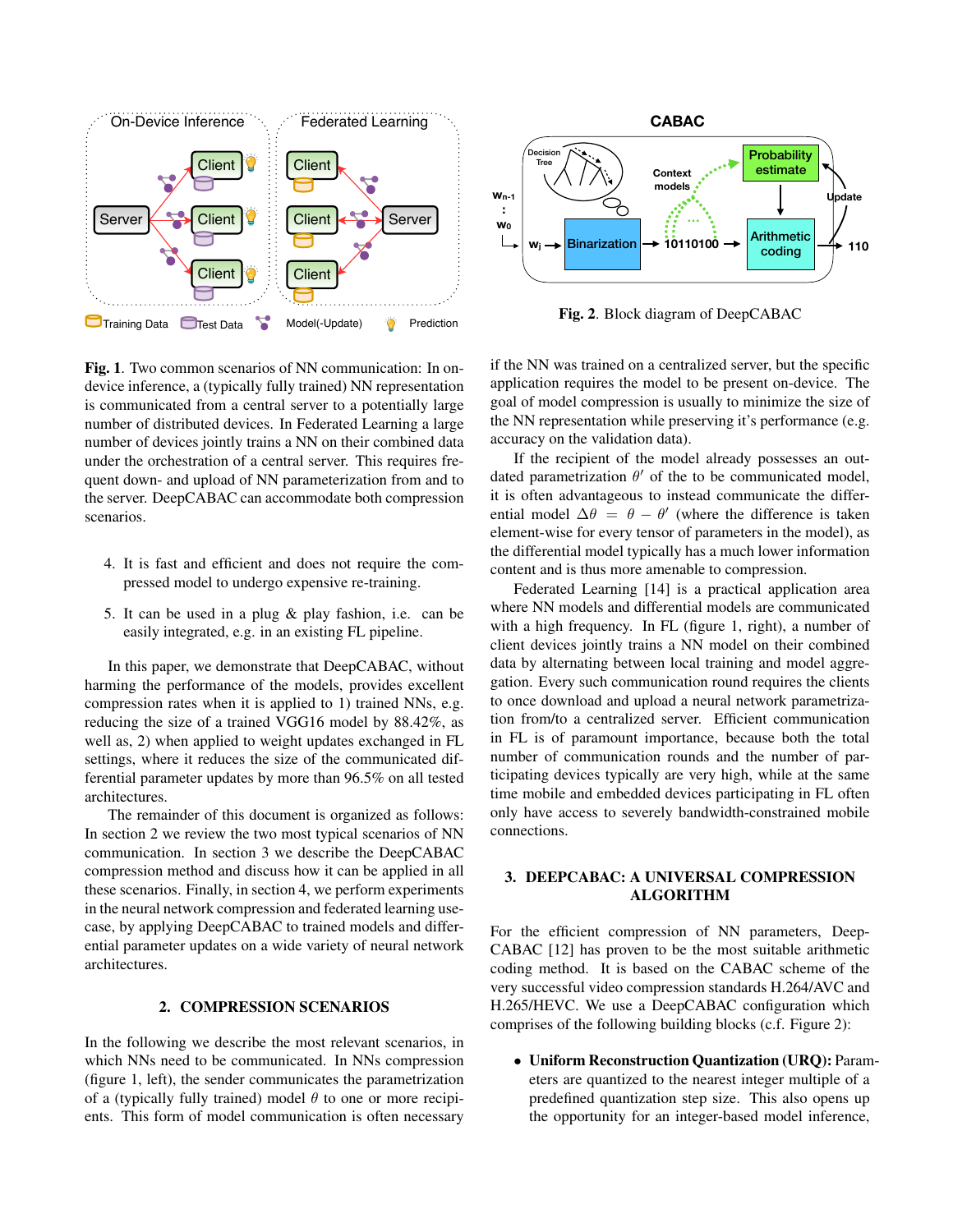which is usually less complex as, e.g., using floatingpoint operations.

- Binarization: Each quantized (integer) parameter is converted to a string of binary decisions (called "bins"). Concatenating the bin strings of all quantized parameters in a predefined order forms a binary representation of the model.
- Context modeling: Each non-bypassed bin, that means each bin that is not assumed to be uniformly distributed, is associated with one of a number of context models in a way that bins with similar statistics share the same context model. The context model estimates for each associated bin a probability distribution to be used for entropy coding in a backward-adaptive manner.
- Entropy coding: The multiplication-free binary arithmetic coder of CABAC (M coder), including its fast bypass mode, is employed to encode the sequence of bins.

Note that this version of DeepCABAC relies on only one hyperparameter (namely the quantization strength), and does not require expensive retraining of the network, which makes it particularly suitable for the application on resourceconstrained distributed devices. We apply DeepCABAC to both trained neural networks and and differential parametrizations exchanged in federated learning, without making any modifications to the algorithm and only adjust the quantization step size of the URQ, in order to minimize the size of the compressed parametrizations while preserving the accuracy.

## 4. EXPERIMENTAL EVALUATION

## 4.1. Neural Network Compression

In this section, we present compression results for Deep-CABAC (DC-v2) when applied to the compression of fully trained large-scale neural networks. We define the compression ratio (CR) as the fraction between the size of the compressed neural network and the size of the uncompressed version (for which all parameters are represented as 32 bit floating point numbers). Fig. 3 displays rate-distortion curves obtained by compressing three different neural network parametrizations, that were pretrained on the ImageNet [15] dataset, at different levels of quantization strength. The tag "DC" denotes networks compressed with DeepCABAC, whereas "Bl" denotes a baseline compression algorithm, for which we use bZip compression. As one can see, Deep-CABAC consistently attains better compression results than the baseline across all levels of quantization strength. In practice, one is typically interested in compressed representations which preserve the accuracy of the original uncompressed model. We list the corresponding compression rates obtained by DeepCABAC for the three architectures in Table 1 along with additional results for Audio-Net and FACE.



Fig. 3. Accuracy vs. byte-size points of different neural networks pretrained on the ImageNet dataset. The tag "DC" denotes networks compressed with DeepCABAC, whereas "Bl" denotes the baseline (Zip) compression algorithm. As one can see, DeepCABAC consistently attains better curves than the baseline.

| Models               | Org. size      | Org. Acc.<br>$(top1 [\%])$ | bZip<br>(CR [%]) | Cabac<br>(CR [%]) | Acc.<br>$(top1 [\%])$ |
|----------------------|----------------|----------------------------|------------------|-------------------|-----------------------|
| VGG16                | 553.43<br>[MB] | 70.93                      | 15.52            | 11.58             | 70.92                 |
| ResNet <sub>50</sub> | 102.23<br>[MB] | 74.98                      | 29.09            | 22.52             | 74.99                 |
| MobileNet-v2         | 14.16<br>[MB]  | 71.47                      | 36.24            | 28.57             | 71.48                 |
| Audio-Net            | 467.27<br>[KB] | 58.27                      | 15.15            | 10.93             | 59.51                 |
| <b>FCAE</b>          | 304.72<br>[KB] | 30.13<br>[PSNR]            | 39.28            | 30.63             | 30.17<br>[PSNR]       |

Table 1. Compression ratios achieved at no loss of accuracy when applying DeepCABAC to a wide set of neural network architectures trained on different tasks.

For the very popular language model BERT [16] Deep-CABAC is able to attain a compression ratio of 9% at a F1-score of 86%, which is competitive with the reported results from the literature [17] (compression ratio of 11% at a F1-score of 89%). However, [17] attained these results after applying expensive retraining/fine-tuning procedures, plus a compression technique known as distilling [18] which modifies the network architecture. In contrast, DeepCABAC achieved the above results by simply applying URQ plus its entropy coding techniques.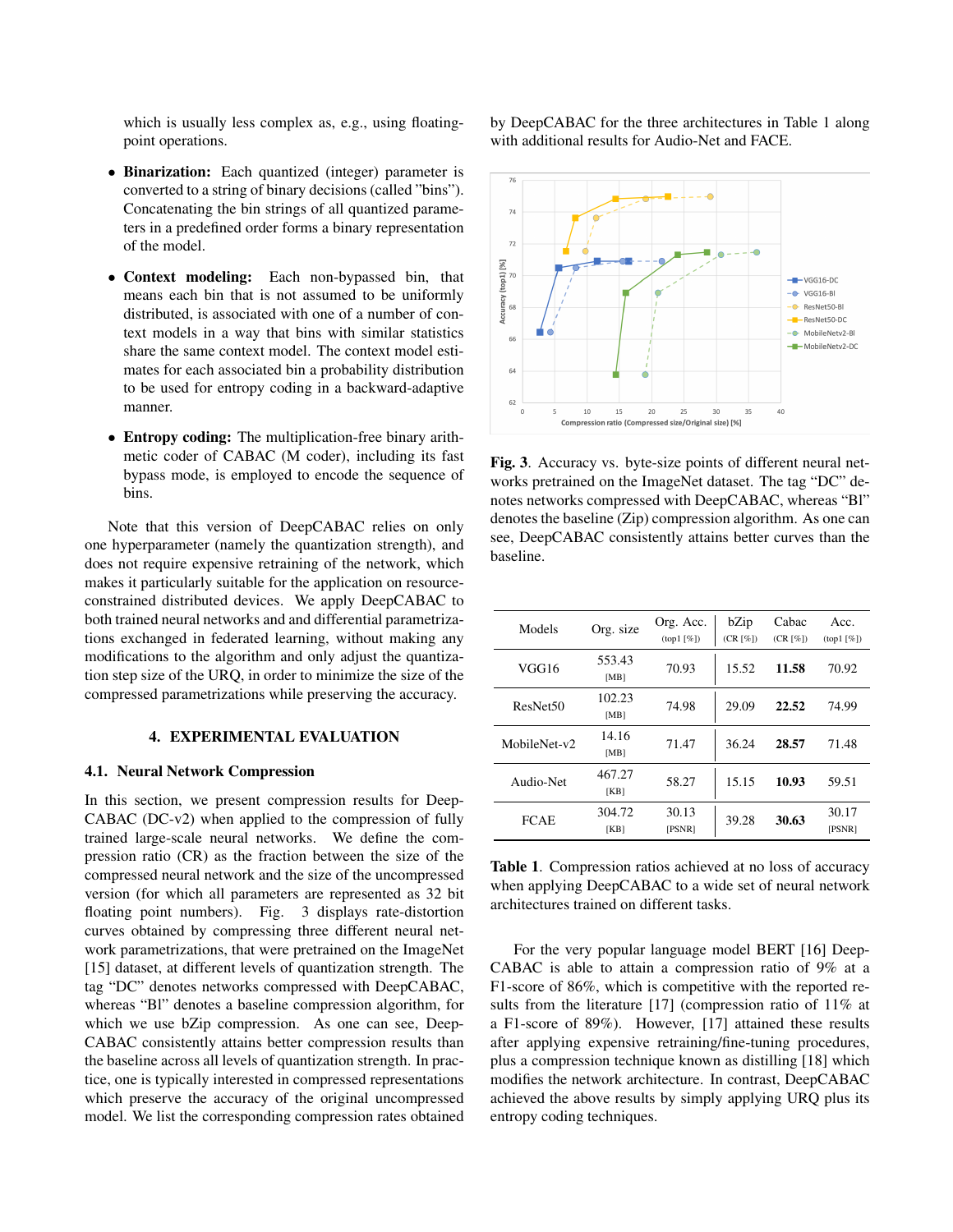## 4.2. Federated Learning

In order to evaluate the performance of DeepCABAC on the federated learning use case, we perform experiments on the commonly used CIFAR-10 dataset. We randomly split the training data into 10 disjunct shards, each containing 5000 data points, and assign each shard to a different client. The clients then jointly train a neural network model using the federated averaging algorithm [14] described in section 2. We configure the federated training in such a way that all 10 clients participate in every communication round and perform one epoch of local training using a batch-size of 128 and a fixed learning rate of 0.01.

To demonstrate the versatility of DeepCABAC, we train three different convolutional neural network architectures and measure the total number of bits communicated from all clients to the server during execution of the federated averaging protocol. For all networks, we quantize all weight layers of the differential models  $\Delta \theta = \theta_i' - \theta_i$  to a 2 bit representation using nearest neighbor quantization and apply Cabac respectively bZip to the quantized values.

Figure 4 shows the resulting convergence speed in terms of accuracy per uploaded bits for LeNet, VGG11 and VGG16. For reference we also show the uncompressed baseline, where every parameter is communicated as a 32 bit floating point number. As we can see (c.f. table 2), for all model architectures, DeepCABAC distinctively outperforms bZip as encoding mechanism and is able to reduce the total communication to less than 4% of the original size on all architectures, without harming the convergence speed or the accuracy achieved by the final model.

These compression rates are also notably higher than the ones achieved in neural network compression (sec 4.1).



Fig. 4. Convergence speed w.r.t. communicated bits for LeNet, VGG11 and VGG16 trained using Federated Averaging with 10 Clients on CIFAR-10.

| Models | Total<br>Comm. | Org. Acc.<br>$(top1 [\%])$ | bZip<br>(CR [%]) | Cabac<br>(CR [%]) | Acc.<br>$(top1 [\%])$ |
|--------|----------------|----------------------------|------------------|-------------------|-----------------------|
| LeNet  | 197.25<br>[MB] | 64.84                      | 4.84             | 3.29              | 66.39                 |
| VGG-11 | 6.98<br>[GB]   | 74.91                      | 4.90             | 2.76              | 76.15                 |
| VGG-16 | 90.86<br>[GB]  | 77.44                      | 3.36             | 2.30              | 78.98                 |

Table 2. Federated Learning with 10 Clients on the CIFAR-10 data set. Compression Results for 2 bit nearest neighbor quantization encoded with bZip and CABAC.

#### 5. CONCLUSION

The compression of NN parametrizations is a young research field, which has recently gained a lot of attention by research, industry and in standardization. While a number of specialized solutions have been proposed for different use-cases over the last couple of years, there still remains the need for general and easy-to-use compression methods. In this paper we addressed this issue and presented DeepCABAC, a universal compression tool, which is currently the selected technology in the Motion Picture Experts Group (MPEG) standardization effort. We demonstrated that DeepCABAC can easily be integrated with distributed training pipelines and achieves highly competitive compression rates in both NN compression and federated learning.

#### 6. REFERENCES

- [1] Alec Radford, Jeff Wu, Rewon Child, David Luan, Dario Amodei, and Ilya Sutskever, "Language models are unsupervised multitask learners," 2019.
- [2] Mohammad Shoeybi, Mostofa Patwary, Raul Puri, Patrick LeGresley, Jared Casper, and Bryan Catanzaro, "Megatron-LM: Training Multi-Billion Parameter Language Models Using Model Parallelism," *arXiv e-prints*, p. arXiv:1909.08053, Sep 2019.
- [3] Anusha Lalitha, Osman Cihan Kilinc, Tara Javidi, and Farinaz Koushanfar, "Peer-to-peer Federated Learning on Graphs," *arXiv e-prints*, p. arXiv:1901.11173, Jan 2019.
- [4] Peter Kairouz, H Brendan McMahan, Brendan Avent, Aurélien Bellet, Mehdi Bennis, Arjun Nitin Bhagoji, Keith Bonawitz, Zachary Charles, Graham Cormode, Rachel Cummings, et al., "Advances and open problems in federated learning," *arXiv preprint arXiv:1912.04977*, 2019.